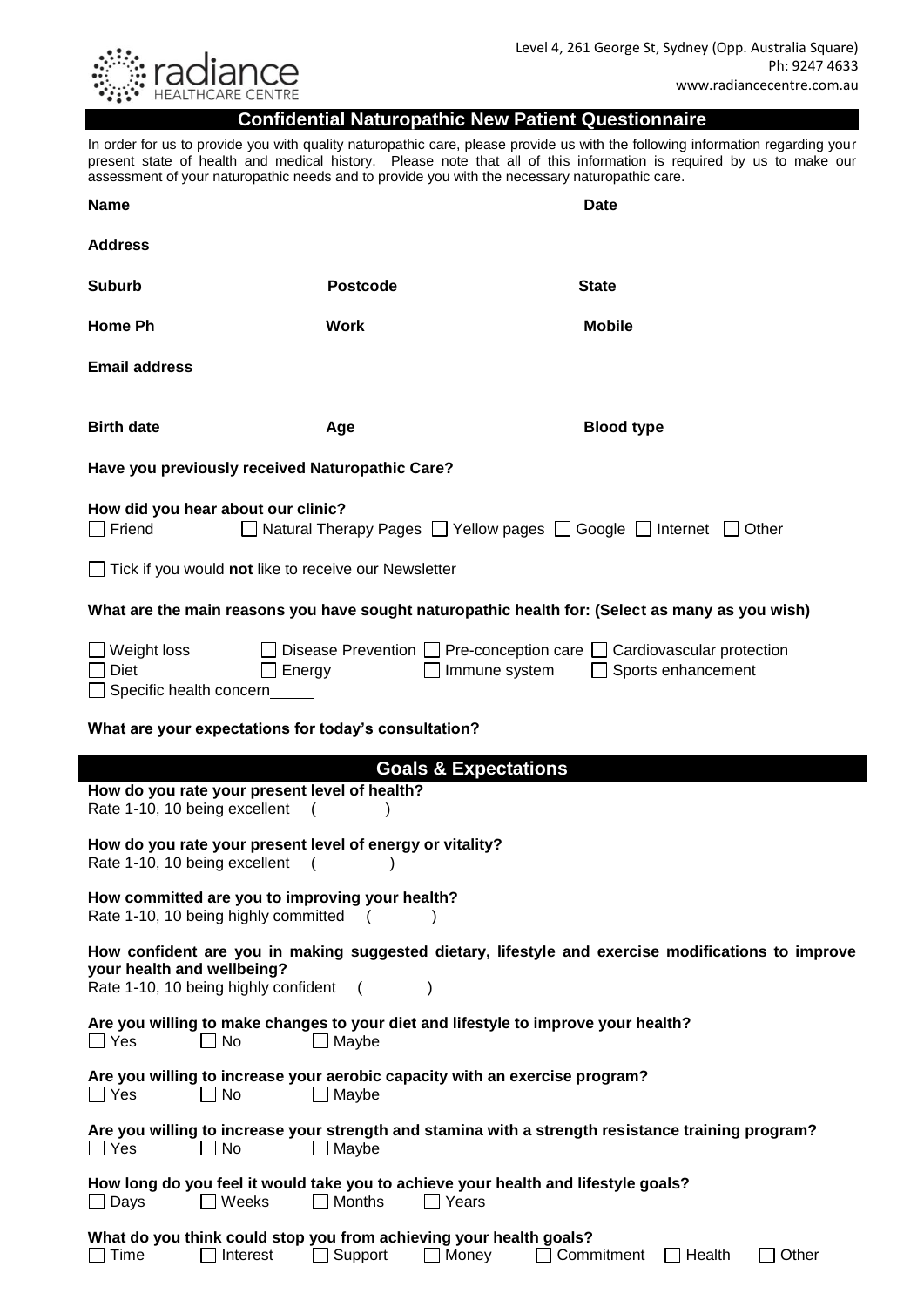### **Main Concern**

Please describe your main health complaint

When did this condition develop

Blood tests or other tests performed

Current treatment (if any)

## **Other Concerns**

Please list any other health concerns you may have that you would like to improve

## **Past Medical History**

Please list any surgeries, fractures, accidents or serious illnesses

Frequency of colds/flu per year Number of antibiotics taken per year Date of last physical examination by a doctor Date of last blood tests Other tests performed and the year (ie endoscopy, colonoscopy, ultra sound)

# **Lifestyle, Medications and Supplements**

| Do you exercise                 | i Never    |             |                    |                                    | l Everv dav |
|---------------------------------|------------|-------------|--------------------|------------------------------------|-------------|
| Do you smoke?                   | l Yes      | l No        |                    | Number smoked per day              |             |
| Do you drink alcohol?           | $\Box$ Yes | ⊟ No        |                    | How many standard drinks per week? |             |
| Do you take recreational drugs? | ∩ Yes      | $\sqcap$ No | Type and frequency |                                    |             |

Please list all medications you are currently taking (including the pill, laxatives and warfarin) along with the dosage

Please list all herbal or vitamin supplements you are currently taking (include brand and dose)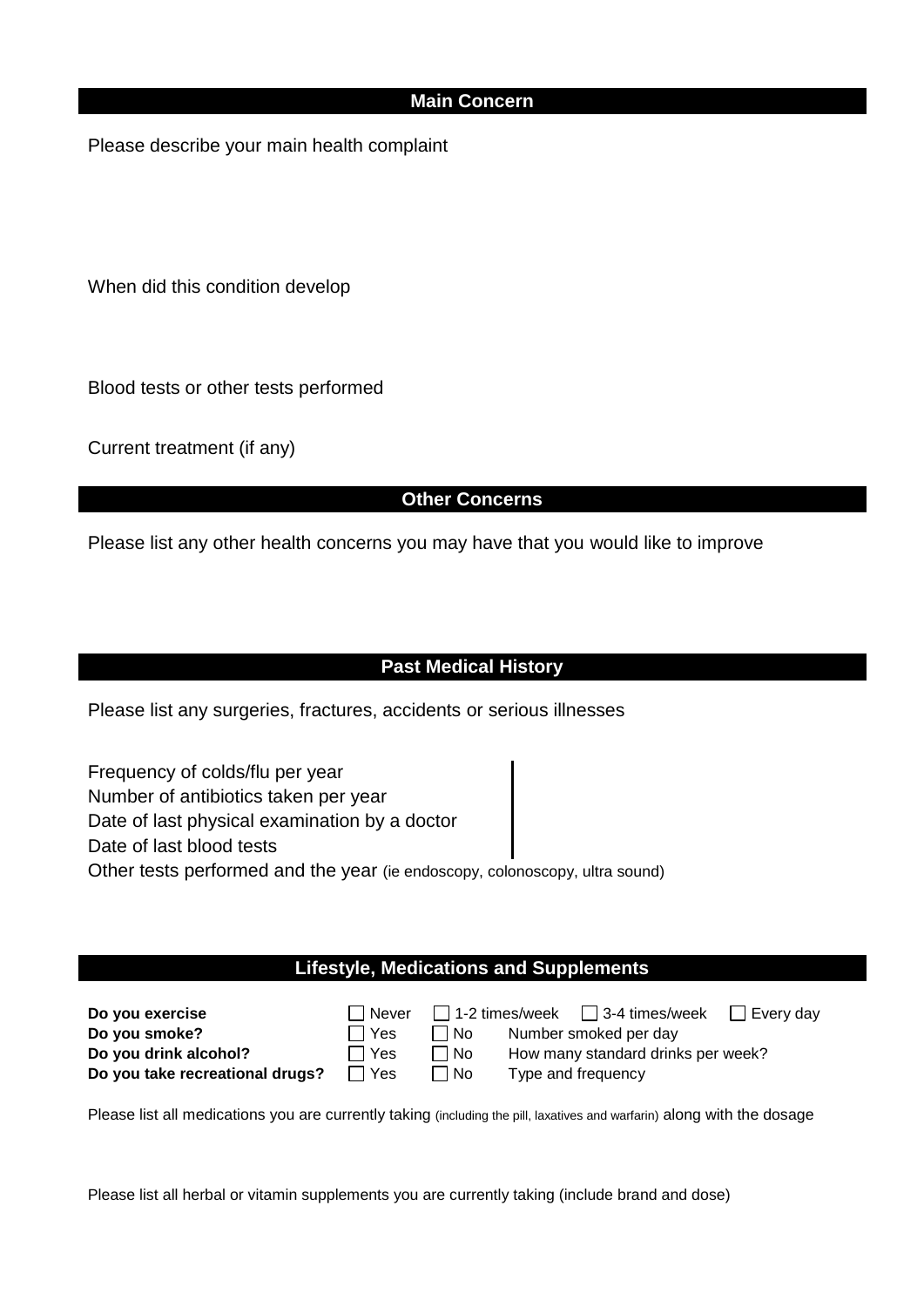| <b>GENERAL</b>                                                                                          |                                                      |                                     |  |  |
|---------------------------------------------------------------------------------------------------------|------------------------------------------------------|-------------------------------------|--|--|
| Please tick the imbalances below that apply to you                                                      |                                                      |                                     |  |  |
| Excessive gas                                                                                           | Headaches                                            | Shortness of breath                 |  |  |
| Indigestion                                                                                             | Neck pain                                            | <b>High Blood Pressure</b>          |  |  |
| Bloating                                                                                                | Tension across shoulders                             | Low Blood Pressure                  |  |  |
| Crave sugar/carbohydrates                                                                               | Depression                                           | <b>Chest Pain</b>                   |  |  |
| Diarrhoea                                                                                               | Anxious                                              | <b>Heart conditions</b>             |  |  |
| Constipation                                                                                            | Moody                                                | Weight trouble                      |  |  |
| libs                                                                                                    | Nervousness                                          | High cholesterol - current or past  |  |  |
| Blood in bowel movements                                                                                | Irritability                                         | Cold hands/feet                     |  |  |
| Haemorrhoids or piles                                                                                   | Aggressive/angry                                     | Sensitive to the cold               |  |  |
| Bad breath/bad body odour                                                                               | Tired, Fatigued                                      | Cracked lips, hands or feet         |  |  |
| Antibiotic 1 time/year or more                                                                          | Wake up feeling tired                                | Split fingernails                   |  |  |
|                                                                                                         | Tired after lunch                                    |                                     |  |  |
| Long term antibiotic use                                                                                |                                                      | Mouth ulcers or a form of herpes    |  |  |
| Use of birth control pill                                                                               | Mental confusion/forgetful                           | <b>Blocked sinuses</b>              |  |  |
| Athletes foot, tinea, fungal infections                                                                 | $\Box$ Hard to get to sleep                          | Mucus that is white in colour       |  |  |
| Epilepsy                                                                                                | Wake during night                                    | Mucus that is green in colour       |  |  |
| Hepatitis                                                                                               | Startle easily                                       | Asthma                              |  |  |
| <b>HIV/AIDS</b>                                                                                         | Muscle cramps/sprains                                | Dandruff                            |  |  |
| <b>Diabetes</b>                                                                                         | Numbness/Tingling arms/legs Easily catch colds & flu |                                     |  |  |
| ]Kidney disease                                                                                         | Loss of smell/taste                                  | History of anaemia/B12 deficiency   |  |  |
| Cystitis (burning urine)                                                                                | Generally feel stressed                              | Thyroid disorder                    |  |  |
| Incontinence                                                                                            | Sigh or yawn excessively                             | Fluid retention                     |  |  |
| □Cancer                                                                                                 | Known allergies                                      | Family history of coeliac disease   |  |  |
|                                                                                                         |                                                      |                                     |  |  |
| <b>Specific female conditions</b>                                                                       |                                                      |                                     |  |  |
| <b>PMT</b>                                                                                              | <b>Excessive menstruation</b>                        |                                     |  |  |
|                                                                                                         |                                                      | Menopausal symptoms<br>Hot flushes  |  |  |
| Congested breasts                                                                                       | Irregular cycle                                      |                                     |  |  |
| Reduced sex drive                                                                                       | Vaginal discharge                                    | Hysterectomy<br>removal<br>or<br>οt |  |  |
| ovaries                                                                                                 |                                                      |                                     |  |  |
| Painful menstruation                                                                                    | Pass large clots of blood                            | Retain fluid in breasts/belly       |  |  |
| Ovarian cysts                                                                                           | Endometriosis                                        | Abnormal PAP smear                  |  |  |
| STD's                                                                                                   | <b>Genital warts</b>                                 | Itchiness                           |  |  |
|                                                                                                         |                                                      |                                     |  |  |
| Date of last PAP smear                                                                                  | Date of last ultrasound                              |                                     |  |  |
| Please list any gynaecological procedures you may have had ie cone biopsy, LEEP, ultrasound, laproscopy |                                                      |                                     |  |  |
|                                                                                                         |                                                      |                                     |  |  |
| What form of contraception are you currently using?                                                     |                                                      | If one the pill, which one?         |  |  |
| Have you taken the contraceptive pill? If so for how long?                                              |                                                      |                                     |  |  |
| Are you pregnant or is there a possibility you are pregnant?<br>$\Box$ No<br>$\Box$ Yes                 |                                                      |                                     |  |  |
| Are you currently breastfeeding?<br>$\Box$ Yes<br>$\Box$ No                                             |                                                      |                                     |  |  |
|                                                                                                         |                                                      |                                     |  |  |
|                                                                                                         |                                                      |                                     |  |  |
|                                                                                                         |                                                      |                                     |  |  |
| <b>Specific male conditions</b>                                                                         |                                                      |                                     |  |  |
|                                                                                                         |                                                      |                                     |  |  |

| $\Box$ Groin pain                   | ⊥ Pain in testicles | Difficulty in urinating or a reduction in flow |  |
|-------------------------------------|---------------------|------------------------------------------------|--|
|                                     |                     |                                                |  |
| <b>Frequency of bowel movements</b> |                     |                                                |  |

| <b>THE READS IN STRIP IS A READ FOR THE PROPERTY</b> |                            |                                                                                                                            |  |
|------------------------------------------------------|----------------------------|----------------------------------------------------------------------------------------------------------------------------|--|
|                                                      |                            | □ Multiple times/day (how many ____) □ Daily □ Every 2 <sup>nd</sup> -3 <sup>rd</sup> day □ Once a week □ Once a fortnight |  |
| Straining $\Box$ Yes $\Box$ No                       | Blood $\Box$ Yes $\Box$ No | Mucus $\Box$ Yes $\Box$ No                                                                                                 |  |